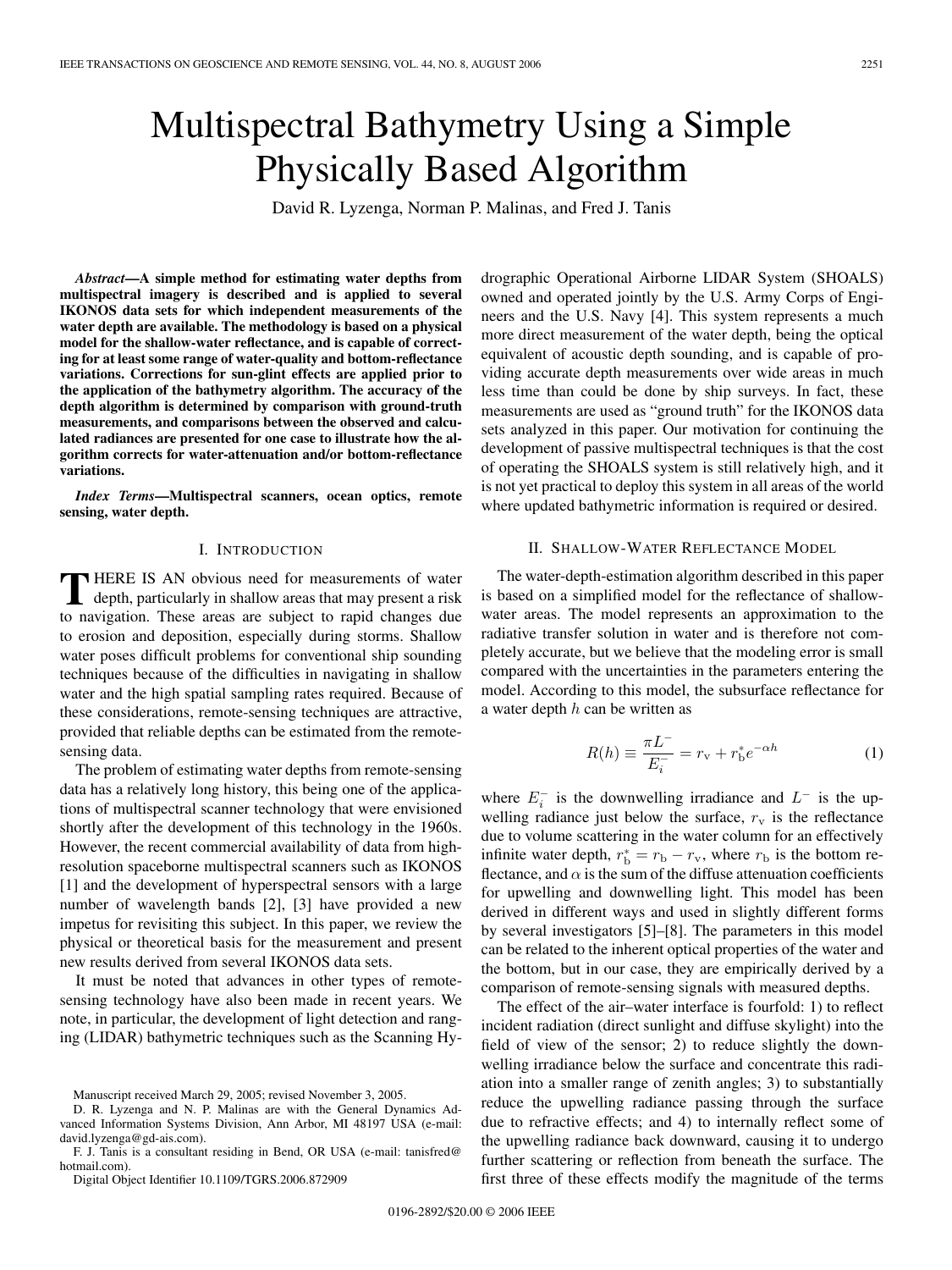in (1) but do not modify the form of this equation. Internalreflection effects are important only for very shallow water, and are neglected here. Thus, the upwelling radiance above the surface can be written as

$$
L(h) = L_{\rm s} + L_{\rm b} e^{-\alpha h} \tag{2}
$$

where  $L<sub>s</sub>$  includes surface-reflection as well as volumescattering effects, and  $L<sub>b</sub>$  includes transmission losses through the air–water interface as well as the bottom reflectance and volume-scattering effects included in  $r_b^*$ . Surface-reflection effects are discussed further in Section III.

To complete the picture, we must include the effects of the atmosphere on the measured radiance. Similar to surfacereflection effects, these include an additive term due to path radiance, i.e., scattering of sunlight by aerosols and molecular constituents, and a multiplicative factor due to transmission losses in the atmosphere. These effects can also be absorbed into the  $L_s$  and  $L_b$  terms in (2), so the form of this equation is not changed.

#### III. SUN-GLINT-CORRECTION ALGORITHM

In some cases, if the atmosphere and water optical properties are sufficiently uniform, and the solar angles and view geometry is such that a minimal amount of direct sunlight is reflected into the field of view, the  $L<sub>s</sub>$  term in (2) may be considered a constant. In such cases, this term can be determined empirically by simply averaging the signals over optically deep water. In general, however, there may be variations in  $L_s$  due to sun glint, haze or thin clouds, or water-quality fluctuations. Many of these variations (at least from the first two sources) can be corrected if the multispectral scanner data include a near-infrared (NIR) channel. The reflected sunlight (i.e., the sun glint) contribution to  $L<sub>s</sub>$  can be written as

$$
L_{\rm sg} = c(\lambda) p(\eta_{xs}, \eta_{ys})
$$
\n(3)

where  $c(\lambda)$  is a wavelength-dependent factor that includes the Fresnel reflectance of the surface and the spectral intensity of the incident sunlight, and  $p(\eta_{xs}, \eta_{ys})$  is the surface slope probability density function evaluated at the slopes required for specular reflection of the sunlight into the sensor field of view, i.e.,  $\eta_{xs} = -n_x/n_z$  and  $\eta_{ys} = -n_y/n_z$ , where  $n_x$ ,  $n_y$ , and  $n_z$  are the components of the surface normal vector  $n = (k_s + k_o)$  $|k_s + k_o|$ , in which  $k_s$  and  $k_o$  are vectors pointing toward the sun and the observer (sensor), respectively. This equation implies that there is a correlation of the sun-glint signal between wavelength bands, since the factor  $p(\eta_{xs}, \eta_{ys})$  is the same for all bands. The wavelength dependence can be determined empirically by isolating a deep-water area containing sun-glint patterns and computing the covariance of each band relative to the NIR band, i.e.,

$$
\rho_{ij} = \frac{1}{N} \sum_{n=1}^{N} L_{in} L_{jn} - \frac{1}{N} \sum_{n=1}^{N} L_{in} \frac{1}{N} \sum_{n=1}^{N} L_{jn}
$$
 (4)

where  $L_{in}$  is the *n*th sample of the radiance in band i. The coefficient relating the sun-glint signal in band  $i$  to that in the NIR channel (band  $j$ ) is then given by

$$
r_{ij} = \frac{\rho_{ij}}{\rho_{jj}}.\tag{5}
$$

The correction is applied by scaling the NIR signal by this factor and subtracting from the band under consideration, i.e.,

$$
L'_{i} = L_{i} - r_{ij}(L_{j} - \overline{L}_{j})
$$
\n(6)

where  $L_j$  is the mean radiance in the NIR channel. The reason that the NIR channel is used for this correction is that there is practically no volume scattering or bottom-reflected signal in this channel, so the correction can be applied over the entire scene without changing the depth dependence of the corrected signal.

A similar correction can be applied for variations in  $L<sub>s</sub>$  due to haze or thin clouds, by computing the covariance over a deep-water region containing these variations. However, the correction coefficients will, in general, be different for atmospheric effects than for sun glint, so a correction can only be made for one or the other of these effects. If the deep-water area contains both sun glint and atmospheric variations, the procedure outlined above will achieve a compromise correction for both types of effects, but the correction may not be exact for either effect.

# IV. DEPTH-ESTIMATION ALGORITHM

If the water optical properties and the bottom reflectance were uniform within a given region, (2) could be simply solved for the water depth, yielding a depth algorithm of the form

$$
\hat{h} = \frac{1}{\alpha} \ln(L_{\text{b}}) - \frac{1}{\alpha} \ln(L' - L'_{\text{s}})
$$
\n(7)

where  $\hat{h}$  is the estimated depth,  $L'$  is the radiance corrected for sun glint and/or atmospheric variations, and  $L'_{\rm s}$  is the average deep-water signal after this correction. In most cases, however, there are variations in the bottom reflectance and/or water optical properties that lead to errors in the depth estimated using (7). These errors can in some cases be reduced by means of multispectral algorithms. For example, given  $N$  spectral bands, we can define the linear combinations

$$
Y_i = \sum_{j=1}^{N} A_{ij} X_j \tag{8}
$$

where  $X_j = \ln(L'_j - L'_{sj})$  and  $A_{ij}$  are elements of the rotation matrix defined by Lyzenga [6]. If the water optical properties are uniform, it can be shown that the first  $N-1$  of these linear combinations are independent of the depth, while the last one  $(Y_N)$  is a function of both the water depth and the bottom reflectance. The variables  $Y_1$  to  $Y_{N-1}$  can therefore be considered as depth-invariant indexes of the bottom type. It is reasonable to hypothesize that a correction for bottomreflectance variations can be expressed as a linear combination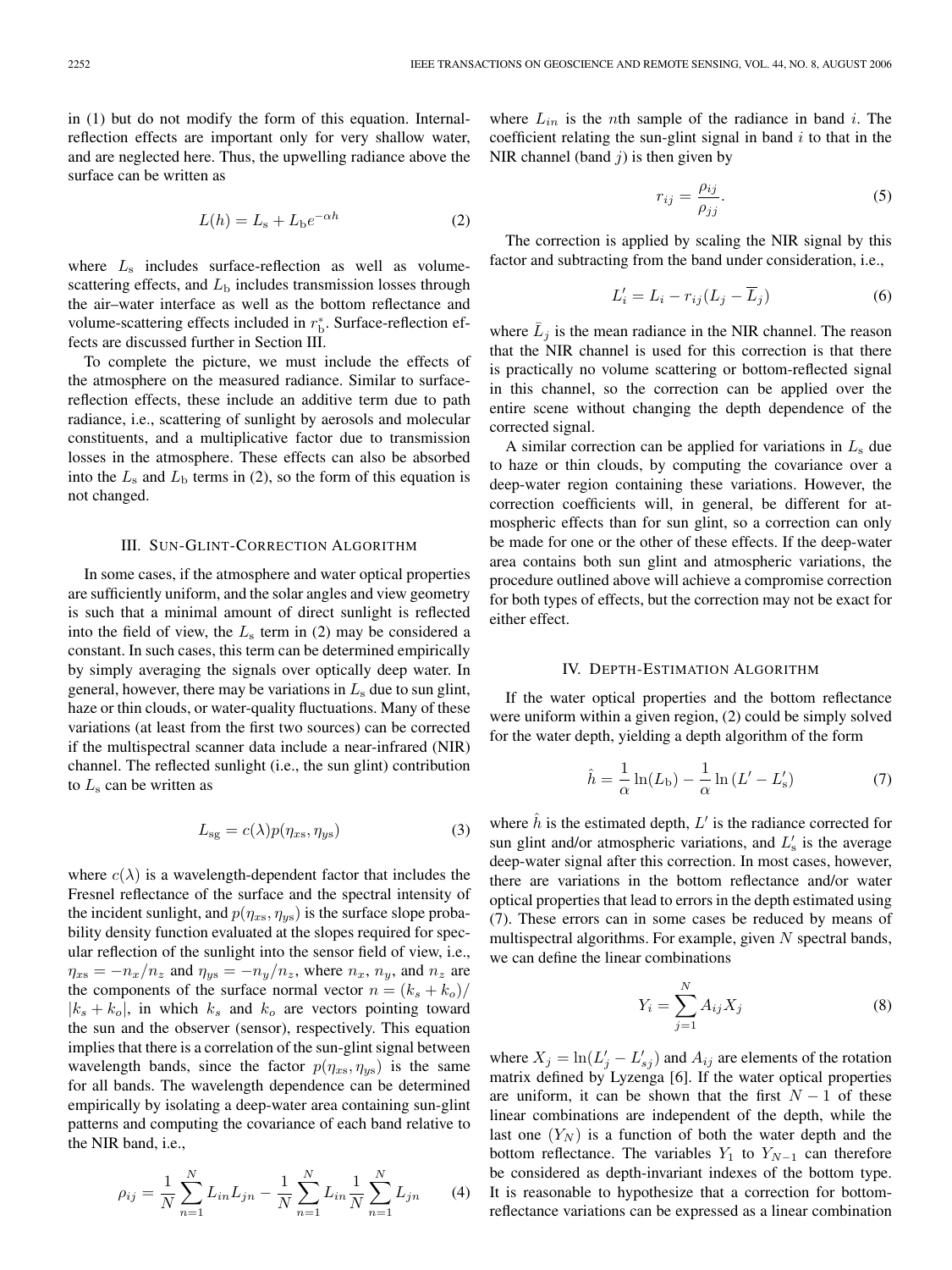of these bottom-type indexes, and to propose a depth algorithm of the form

$$
\hat{h} = h_o - \sum_{j=1}^{N} h_j X_j.
$$
 (9)

Such an algorithm was in fact applied quite successfully to an airborne multispectral data set in which the  $h_i$  parameters were determined by a regression analysis using a set of depths measured by an LIDAR system operated simultaneously with the multispectral scanner [9].

Although this algorithm was derived under the assumption that the water optical properties are uniform, it can be shown that the depths obtained from (9) are insensitive to certain types of variations in the water-attenuation coefficients as well as the bottom reflectance. To see this, we note that, using the model expressed by (2), the  $X_i$  variables can be written as

$$
X_j = \ln(L_{\text{b}j}) - \alpha_j h + \varepsilon_j \tag{10}
$$

where  $L_{\text{b}j}$  is proportional to the bottom reflectance in band j,  $\alpha_j$  is proportional to the water-attenuation coefficient in this band, h is the actual water depth, and  $\varepsilon_i$  represents random noise in the measurement. Substituting this into (9), and neglecting the noise term, yields the estimated depth

$$
\hat{h} = \left(h_o - \sum_{j=1}^{N} h_j \ln(L_{\text{b}j})\right) + \left(\sum_{j=1}^{N} h_j \alpha_j\right) h. \tag{11}
$$

The algorithm is properly "calibrated" if the first term in brackets is equal to zero, and the second term in brackets is equal to one, i.e., if

$$
h_o = \sum_{j=1}^{N} h_j \ln(L_{\text{b}j}) \quad \sum_{j=1}^{N} h_j \alpha_j = 1. \tag{12}
$$

Clearly, this set of equations exactly determines the  $h_j$ parameters if  $N = 1$  and underdetermines these parameters if  $N > 1$ , for a fixed set of  $L_{\text{b}j}$  and  $\alpha_j$ . That is, if more than one channel is used, there is more than one set of parameters that will satisfy (12) for fixed  $L_{\text{b}j}$  and  $\alpha_j$ . If  $N = 2$ , and if there are two different bottom types or two different water masses in the scene (but not both), then (12) can be solved, so that the correct depth will be estimated correctly for both. If  $N > 2$ , then (12) can be satisfied for two sets of bottom reflectances and attenuation coefficients, and so on. In fact, a range of the bottom reflectances and/or water-attenuation coefficients can often be accommodated, provided that (12) are satisfied over the entire range of values. For example, suppose we have a sensor with two bands and a scene that satisfies (12) with  $h_1 = -h_2$ . Then, it is easy to see that (12) will continue to be satisfied as long as  $\alpha_1 - \alpha_2$  does not change and as long as  $L_{b1}/L_{b2}$ remains constant. Thus, if there is a constituent that has a specific attenuation coefficient that is the same in both bands, variations in the concentration of this constituent will not affect the accuracy of the depth estimate. On the other hand, the specific attenuation coefficient of biogenic constituents such as chlorophyll and colored dissolved organic matter (CDOM) is a

strong function of the wavelength, being much larger in the blue than in the green region of the spectrum. Variations in the concentration of such constituents will affect the value of  $\alpha_1 - \alpha_2$  and will therefore cause depth errors if  $h_1 = -h_2$ . However, the impact of such variations on the depth algorithm can, in this case, be minimized by choosing

$$
\sum_{j=1}^{N} h_j \alpha_j^* = 0 \tag{13}
$$

where  $\alpha_j^*$  is the specific attenuation coefficient of the variable constituent. Thus, although the depth algorithm expressed by (9) may not work in all cases, it can be tailored to minimize the errors caused by at least some variations in water and bottom optical properties, and, in general, the larger the number of bands employed, the larger the range of variations can be tolerated. In our case, we choose the coefficients empirically, so as to minimize the difference between the estimated depth and the actual or *in situ* measurement of the depth for a large number of points. That is, we choose the  $h_i$  parameters to minimize the error

$$
\varepsilon = \frac{1}{2} \sum_{m} \left\{ h^{(m)} - h_o + \sum_{j=1}^{N} h_j X_j^{(m)} \right\}^2 \tag{14}
$$

where  $h^{(m)}$  is the measured depth at sample location m and  $X_j^{(m)}$  is the log-transformed radiance at this location. This minimization is accomplished by solving the set of equations

$$
\frac{\partial \varepsilon}{\partial h_j} = 0, \quad \text{for } j = 0, \dots, N. \tag{15}
$$

The parameters resulting from this procedure presumably minimize the errors due to the variations in the waterattenuation coefficients and bottom reflectance in the scenes used for "training" the algorithm. However, we find that these parameters are surprisingly universal in the sense that they can be applied to a large range of data sets while maintaining relatively small depth errors. These results will be discussed in more detail in Section VI below.

# V. DATA SETS

The data sets used in this paper include the IKONOS images indicated in Table I, along with corresponding ground-truth bathymetric measurements. Ground-truth bathymetry included LIDAR measurements from the SHOALS system [4], [10] for the Cancun and Hawaii data sets, detailed surveys of the near-shore bathymetry near Duck, NC, by the staff of the U.S. Army Corps of Engineers (USACE) field research facility [11], and digital bathymetry files compiled by the National Oceanographic and Atmospheric Administration (NOAA) for Carysfort Reef.

The bathymetry data sets were registered using a secondorder bipolynomial (quadratic) fitting of the geographic coordinates (latitude, longitude) of the bathymetry data to the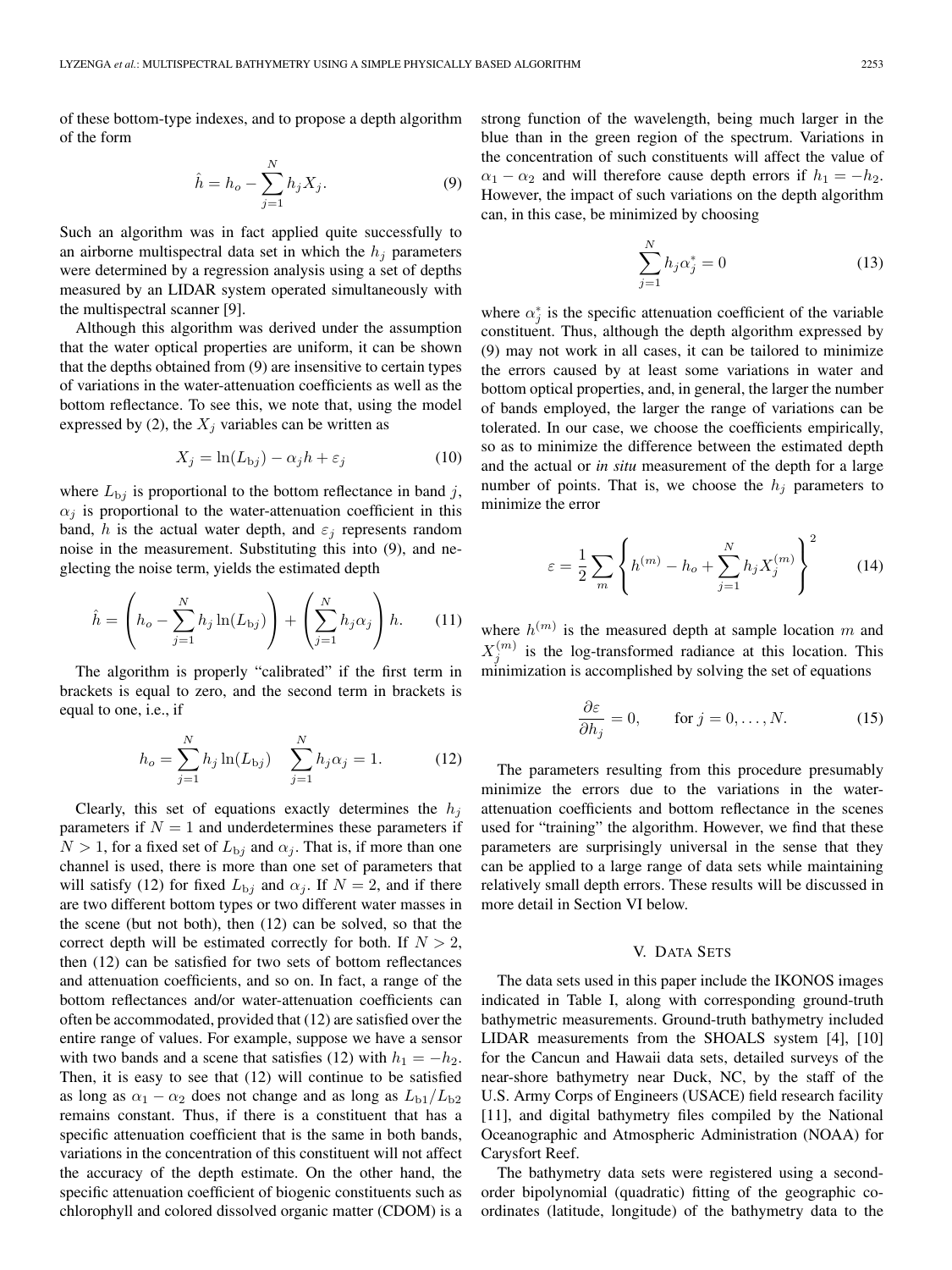| <b>Site Name</b>      | <b>Image Date</b> | Solar<br>Azimuth<br>$(\text{deg } T)$ | Solar<br>Zenith<br>(deg) | View<br><b>Azimuth</b><br>$(\text{deg } T)$ | View<br>Zenith<br>$(\text{deg})$ |
|-----------------------|-------------------|---------------------------------------|--------------------------|---------------------------------------------|----------------------------------|
| Cancun                | 6/9/2001          | 80.3                                  | 18.7                     | 6.5                                         | 19.5                             |
| Duck, NC              | 7/3/2002          | 129.5                                 | 19.2                     | 194.7                                       | 13.4                             |
| Kahana Bay,<br>НI     | 1/9/2002          | 155.9                                 | 47.1                     | 304.3                                       | 17.2                             |
| Carysfort<br>Reef, FL | 10/15/2000        | 146.5                                 | 39.5                     | 132.4                                       | 25.1                             |
| Pearl Harbor,<br>ΗΙ   | 7/17/2000         | 85.7                                  | 23.8                     | 14.6                                        | 22.4                             |
| Honolulu, HI          | 3/21/2001         | 129.2                                 | 30.7                     | 161.5                                       | 11.9                             |
| Diamond<br>Head, HI   | 3/21/2001         | 128.9                                 | 30.9                     | 28.4                                        | 20.9                             |
| Maunaloa<br>Bay, HI   | 2/6/2000          | 139.5                                 | 46.9                     | 59.1                                        | 2.8                              |

TABLE I IKONOS DATA SETS USED IN THIS STUDY

line-element pixel locations of the imagery. This transformation was determined by using a set of 100 and 200 ground-control points consisting of the image coordinates (line and element numbers) of recognizable features along with the corresponding geographic coordinates of these features as obtained from navigational charts.

For each study site, the spatially transformed bathymetric measurements were allocated to the appropriate image pixel locations. If more than one depth value was assigned to a particular imagery location, the values within that cell were averaged. In the final step before analysis, each resulting image of bathymetric point values was linearly interpolated by panelizing the data using Delaunay triangulation in order to obtain a smooth and continuous representation of each site's bathymetry. The final stage of this process was to apply a correction to the ground truth to account for the tide height at the time of the IKONOS data collection.

Prior to the depth estimation, several preprocessing steps were applied to the data. First, the data were radiometrically calibrated to entrance aperture spectral radiance (EASR) using coefficients provided by Space Imaging [12]. Second, a  $3 \times 3$ contraction of the images was done to reduce noise while maintaining an acceptable spatial resolution. Third, the images were segmented into three categories: 1) land/clouds; 2) deep water; and 3) shallow water, as described below. Fourth, the sun-glint correction described in Section III was applied, and finally, the mean radiance was estimated over optically deep water.

To segment the images, the NIR band is thresholded at  $L = 2.5$  mW/cm<sup>2</sup> · sr ·  $\mu$ m. Breakers and clouds are also included in the nonwater category using this threshold. For the purpose of defining a water mask, this is exactly what we want since we will not be able to produce valid bathymetry estimates over areas where the bottom-reflected radiance is obscured by these effects. After the threshold is applied, the resulting binary image is clustered to identify small water regions (or holes) that are clearly not part of the coastal water body. These holes are "filled" by masking them out. This process helps to correct for



Fig. 1. Example of sun-glint-correction procedure applied to a subset of the Cancun image.

terrain shadows as well as small ponds that are not the focus of the bathymetry process and may not have the same optical properties as the nearby ocean or sea. Note that if one intends to apply this algorithm to a small lake or pond, this process will likely mask out the lake. The size threshold currently used is  $0.25 \text{ km}^2$ ; however, this value can be changed for inland lake applications.

The second stage of the image segmentation procedure is to separate optically deep from shallow water. A first estimate of the mean deep-water radiance is calculated by first identifying the tenth-percentile brightness magnitude (using all four bands) within the water area of interest. A moving window is then passed through the image to identify kernels that contain more than 50% of pixels at or below the 10% brightness threshold. These kernels are designated deep-water regions and contribute to the calculation of the deep-water mean radiance and standard deviation of radiance in each band.

Once this process is complete, the blue and green bands are thresholded at the deep-water mean radiance plus three standard deviations. If the radiance of both the green and blue bands exceed their respective thresholds, the pixel is termed a shallow-water pixel. If not, the pixel is added to the deep-water category.

Having identified deep-water areas, the procedure discussed in Section III can be applied in order to reduce sun-glint effects. The result of applying this correction is illustrated in Fig. 1 for a subset of the Cancun image. There is significant variation in the NIR channel and this variation also appears in the green channel. After applying the correction in (6), most of this variation has been removed. Note that the ship wake in the lower part of the image is also largely removed from the image.

#### VI. BATHYMETRY PROCESSING AND RESULTS

To derive the coefficients in (9), five data sets having a solar zenith angle less than 30 $\degree$  (solar elevation > 60 $\degree$ ) were used. Training areas were taken throughout the imagery wherever the bottom was clearly visible in both the green and blue bands (i.e., those classified as shallow-water areas, as discussed in the previous section). In order to account for variations in the solar zenith and observation angles, the coefficients  $\alpha_j$  in (12) were modeled as

$$
\alpha_j = \kappa_j \left[ \sec \theta_s' + \sec \theta_v' \right] \tag{16}
$$

where  $\theta'_{s}$  is the solar zenith angle and  $\theta'_{v}$  is the nadir view angle below the water surface. The least squares fitting procedure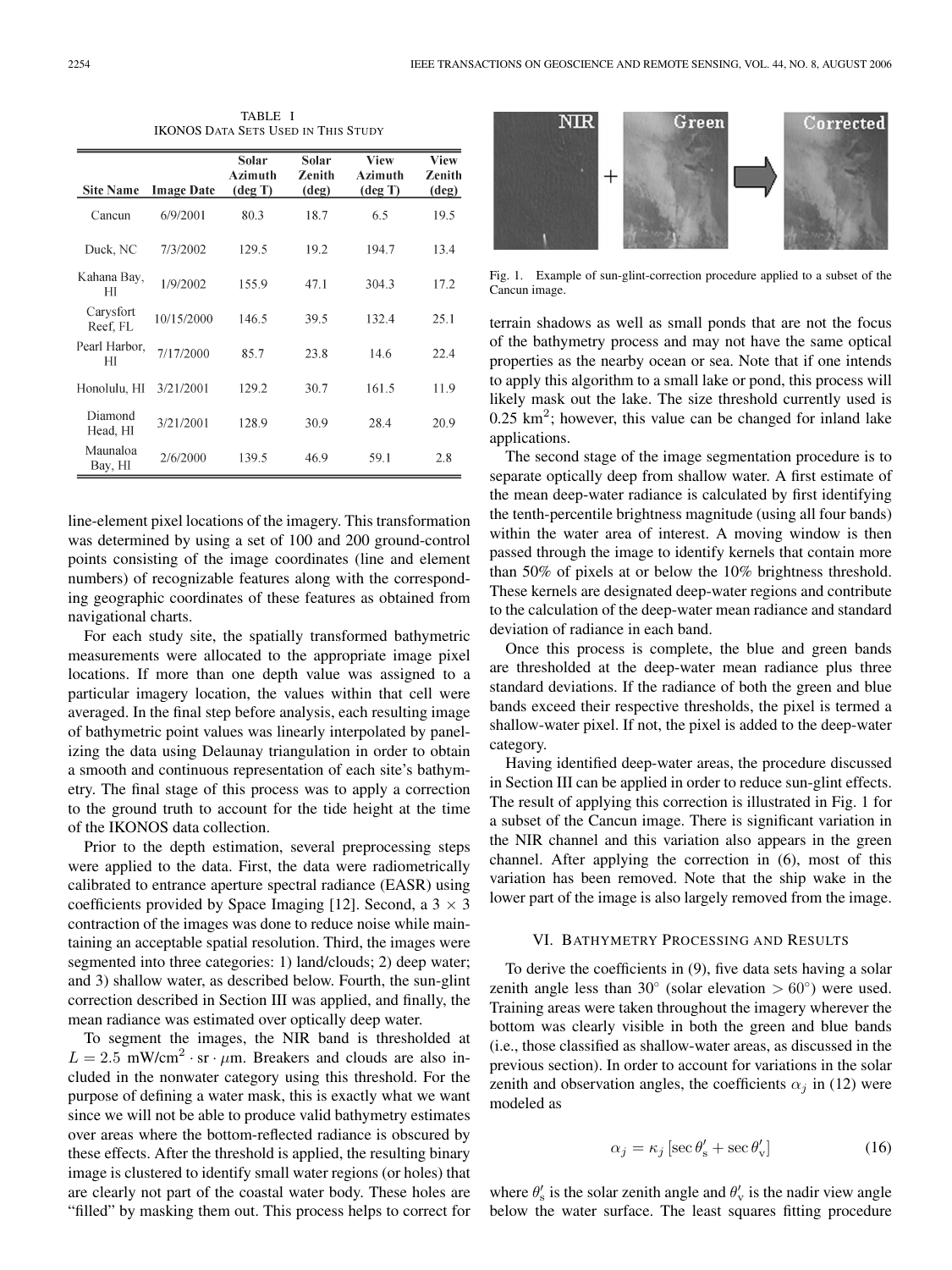

Fig. 2. Maps of estimated depth (upper panel) and ground-truth depth (lower panel) for the Diamond Head data set.

discussed in Section IV was then applied, resulting in the coefficients

$$
h_0 = \frac{17.84 \text{ m}}{\sec \theta'_{\rm s} + \sec \theta'_{\rm v}}\tag{17}
$$

$$
h_1 = \frac{-17.42 \text{ m}}{\sec \theta'_{\text{s}} + \sec \theta'_{\text{v}}} \tag{18}
$$

$$
h_2 = \frac{26.7 \text{ m}}{\sec \theta_s' + \sec \theta_v'} \tag{19}
$$

where the subscript 1 refers to the IKONOS blue band, and 2 refers to the green band. These coefficients were then used to calculate the depths for all of the remaining shallow-water data points. Examples of the depth maps obtained from this procedure are shown in Figs. 2 and 3 for Diamond Head, Hawaii, and Cancun, Mexico. The depths estimated from the IKONOS data are shown in the upper panel of each figure, and the ground-truth depths are shown in the lower panels.

The estimated depths are plotted versus the ground-truth depths for each of the data sets in Figs. 4–11. These plots were generated by binning the estimated depths by the groundtruth depths. Bins having a number of samples less than half the average number of samples per bin were neglected, and the populations of the remaining bins were equalized so as to give each depth interval the same weight. The mean and root mean square (rms) errors for each data set are shown on the plots. The errors were reduced considerably by correcting for solar and view-angle effects, as indicated in (17)–(19), although



Fig. 3. Maps of estimated depth (upper panel) and ground-truth depth (lower panel) for the Cancun data set.

significant biases remain in several of the data sets. The rms errors for each data set are plotted versus the solar zenith angle in Fig. 12, along with the results obtained by scaling each data set individually so as to minimize the rms error. The aggregate rms error over all data sets is 2.3 m using (17)–(19), and 1.7 m using the individually scaled data sets.

# VII. DISCUSSION

The results presented in the previous section indicate that the depth algorithm appears to compensate to some extent for the variations in water optical properties and/or bottom reflectance that are presumed to exist within each data set and among the different data sets.

To gain further insight into the algorithm performance over variable bottom and water properties, consider the scatter plots shown in Figs. 13–15. Fig. 13 shows the log-transformed signals in the blue and green bands plotted versus the groundtruth depth for a set of points selected from the lower part (lines 450–500) of the Cancun data set shown in Fig. 3, with depths ranging from 4 to 12 m. From the tightness of the scatter,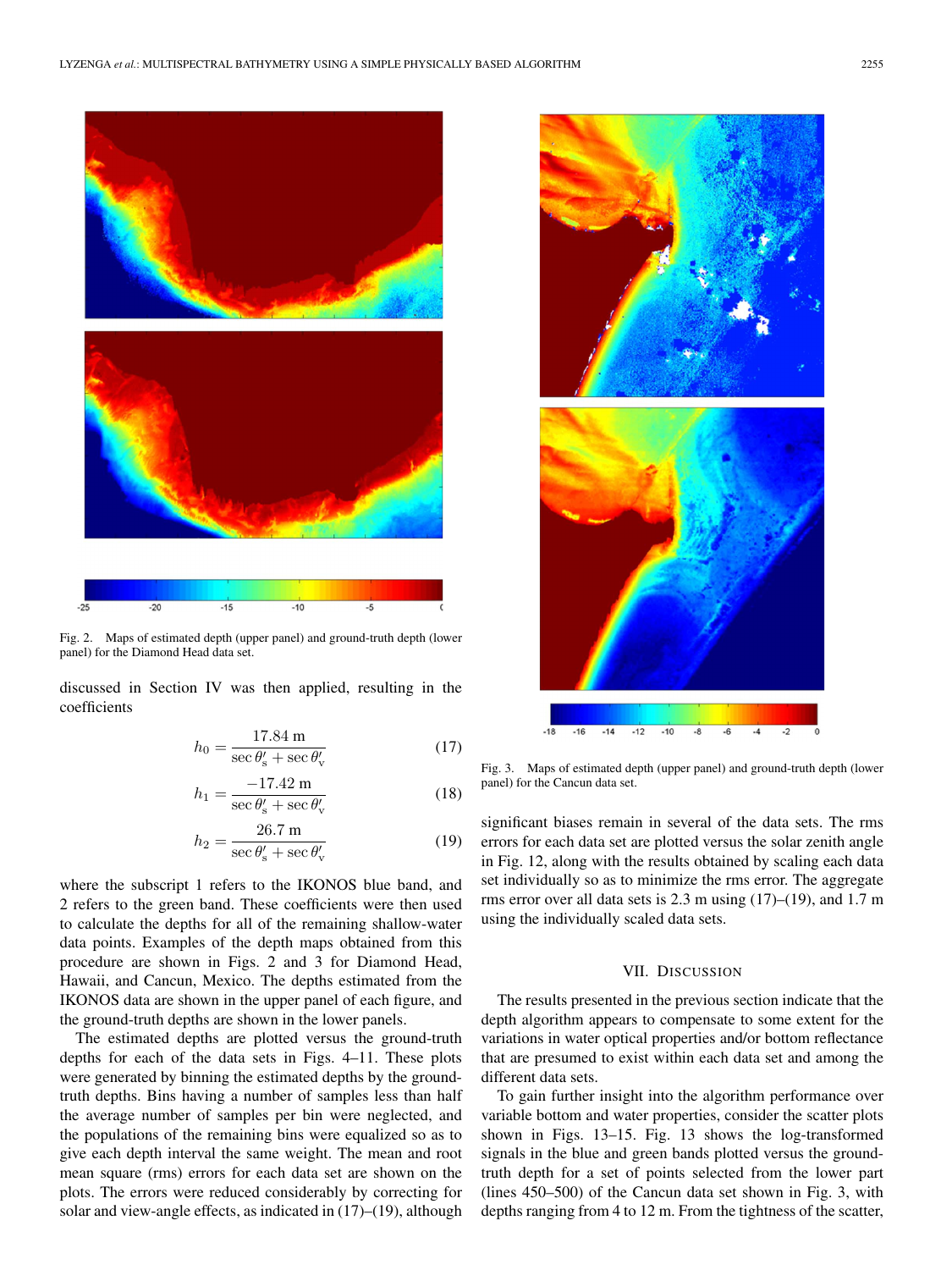

Fig. 4. Estimated depth versus ground truth for the Cancun data set.



Fig. 5. Estimated depth versus ground truth for the Duck, NC, data set.

it appears that the bottom reflectance and the water-attenuation coefficients were both fairly uniform for this set of points. A least squares fit yields diffuse attenuation coefficients of 0.056 and  $0.074$  m<sup>-1</sup> in the blue and green bands, respectively.

Fig. 14 shows a scatter plot of the log-transformed signals in the green band versus those in the blue band, for a set of points taken from the upper part (lines 200–250) of the Cancun image. Different symbols are used for points in the depth ranges from 2–4, 6–8, and 10–12 m. Clearly, there is a wide variation of the signals within each of these depth intervals, which could be caused by variations in either the water optical properties or the bottom composition. We first consider the hypothesis that these variations are due to changes in the water-attenuation coefficient.

As discussed in Section IV, the form of the depth algorithm (9) is such that variations in the water-attenuation coefficient



Fig. 6. Estimated depth versus ground truth for the Kahana data set.



Fig. 7. Estimated depth versus ground truth for the Carysfort data set.

have no effect on the calculated depth if these variations are caused by constituents whose specific attenuation coefficients satisfy  $(13)$ . For the parameters shown in  $(17)–(19)$ , this condition implies that  $\alpha_1^*/\alpha_2^* = 1.53$ . Qualitatively, the condition  $\alpha_1^*/\alpha_2^* > 1$  is expected for constituents such as chlorophyll or dissolved organic matter, which absorb more in the blue than in the green region of the spectrum [13]. As an example, assume that the specific attenuation coefficients in the blue and green bands are  $\alpha_1^* = 0.015 \text{ m}^2 \cdot \text{mg}^1$  and  $\alpha_2^* = 0.010 \text{ m}^2 \cdot \text{mg}^{-1}$ . The values of the parameter  $\alpha$  in (2) are then given by  $\alpha_1 =$  $2K_1 + \alpha_1^*C$ , and  $\alpha_2 = 2K_2 + \alpha_2^*C$ , where  $K_1$  and  $K_2$  are the water-attenuation coefficients shown in Fig. 13, and  $C$  is the concentration of the variable constituent. The radiances calculated from (2) using these values are indicated by the solid lines in Fig. 14 for various depths and for values of C ranging from 0 to 10 mg/m<sup>3</sup>. There is a fair agreement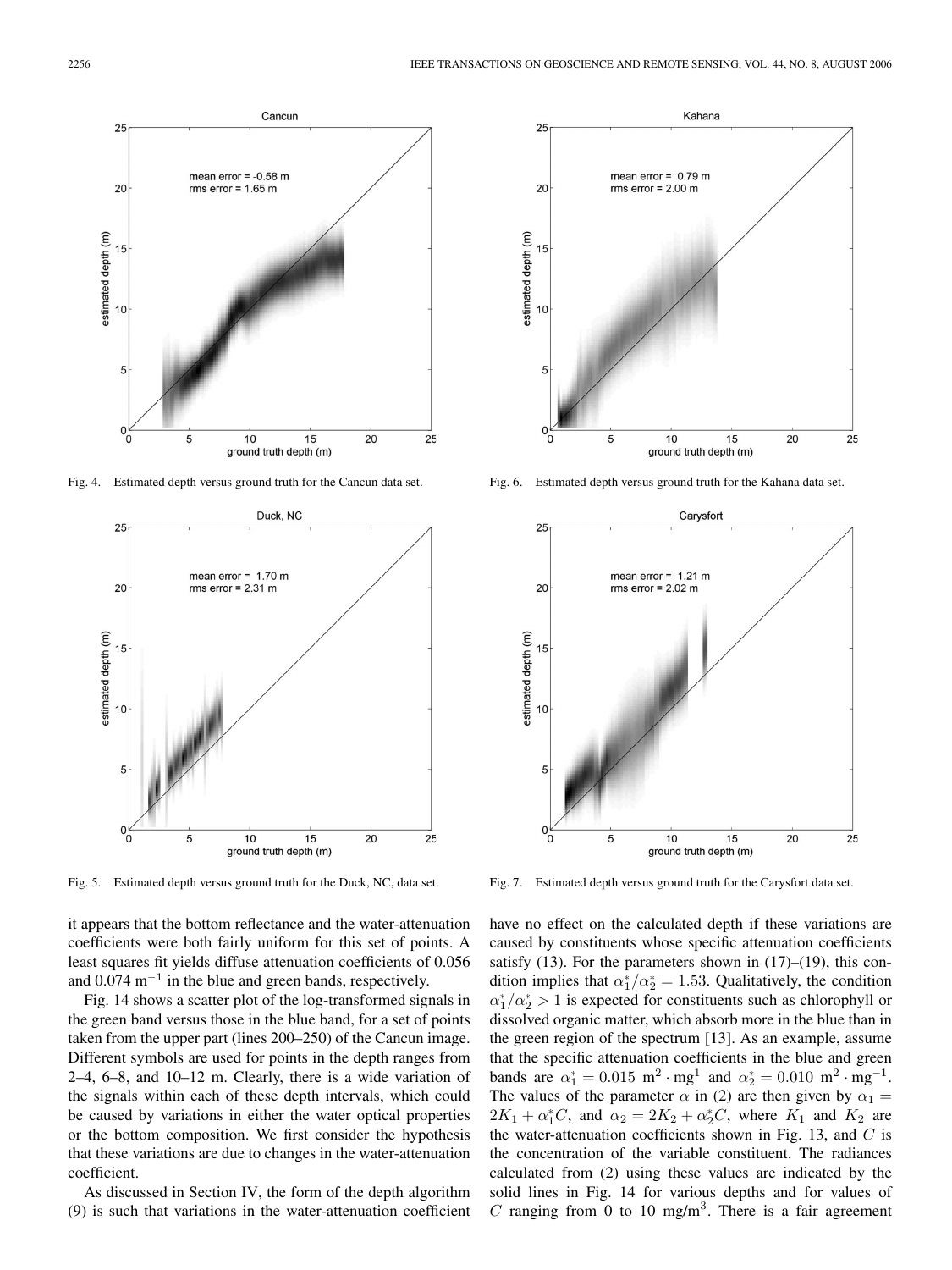

Fig. 8. Estimated depth versus ground truth for the Pearl Harbor data set.



Fig. 9. Estimated depth versus ground truth for the Honolulu data set.

between the calculated and observed signals in the sense that most of the data points fall between the lines corresponding to the calculations for the appropriate depth limits. Thus, it is possible to conclude that the observed variability is due to water-attenuation variations as modeled above.

The alternative hypothesis that the observed variability is due to changes in the bottom reflectance is illustrated in Fig. 15. This figure shows the same set of data points, but the solid curves in this case indicate lines of constant depth, as calculated from the reflectance model using the water-attenuation coefficients shown in Fig. 13 and a bottom reflectance given by a mixture of sand and vegetation. Specifically, the factor  $L<sub>b</sub>$  in (2) was assumed to be given by

$$
L_{\rm b} = L_{\rm sand} f_{\rm sand} + L_{\rm veg} (1 - f_{\rm sand})
$$
 (20)



Fig. 10. Estimated depth versus ground truth for the Diamond Head data set.



Fig. 11. Estimated depth versus ground truth for the Mauna Loa data set.

where  $L_{\text{sand}} = 12.2 \text{ mW/cm}^2 \cdot \text{sr} \cdot \mu \text{m}$  in both bands,  $L_{\text{veg}} =$ 0.4 mW/cm<sup>2</sup> · sr ·  $\mu$ m in band 1 and 1.2 mW/cm<sup>2</sup> · sr ·  $\mu$ m in band 2, and  $0 < f_{\text{sand}} < 1$  is the fraction of the bottom covered by sand. This model fits the data points better than the lines shown in Fig. 14, indicating that the variability observed in this case is probably due to bottom-reflectance variations. It is interesting to note, however, that the water-depth decision boundaries for the two cases are fairly similar. Thus, the depth algorithm expressed by (9), with the parameters shown in (17)–(19), appears to be capable of correcting for at least some range of bottom reflectance as well as water optical-property variations.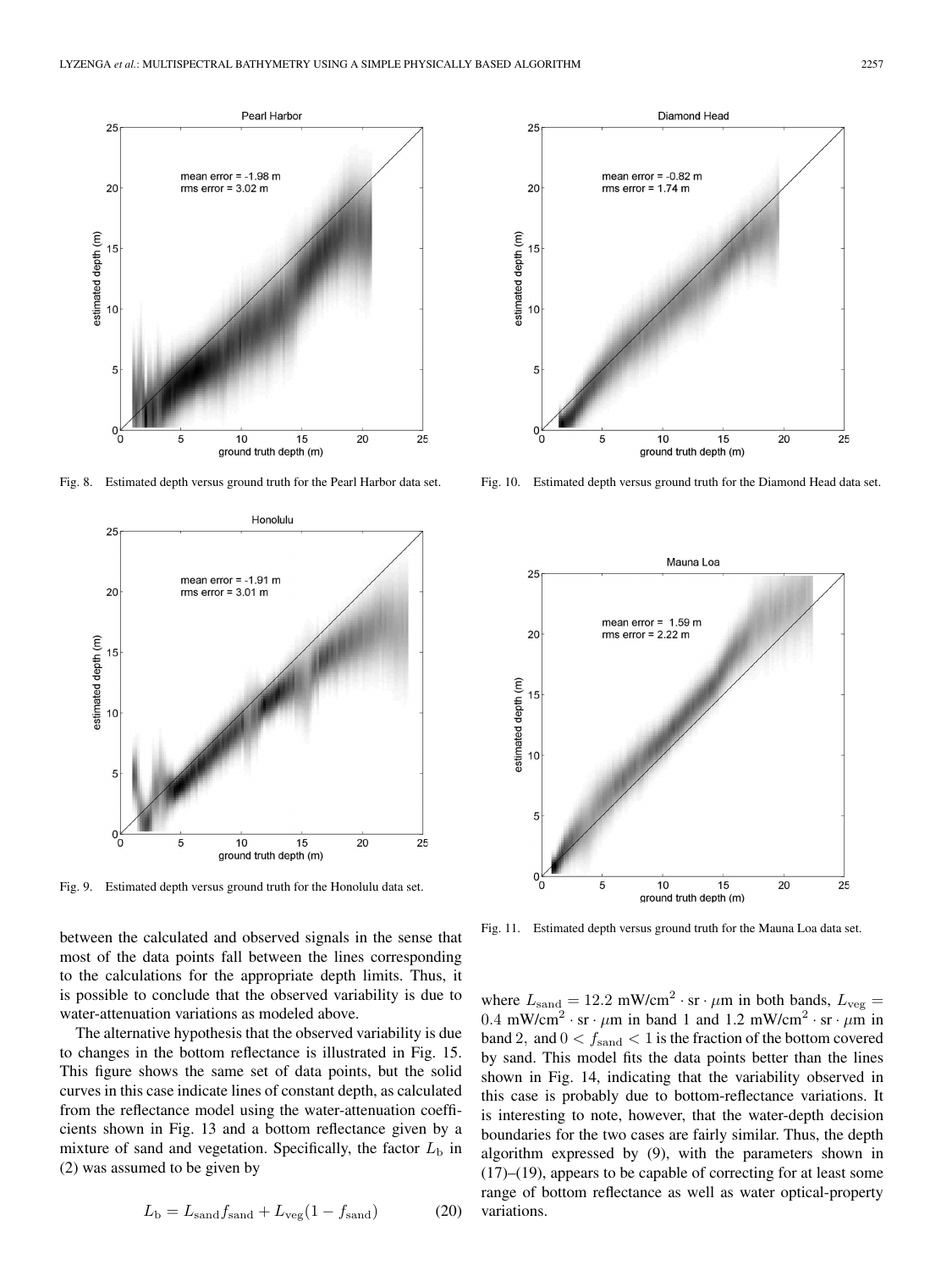

Fig. 12. RMS depth errors for each data set using (circles) a physically based algorithm and (triangles) using empirical correction factors based on groundtruth measurements.



Fig. 13. Scatter plots of blue and green signals versus depth for a subset of the Cancun image in which the water and bottom optical properties appear to be uniform.

# VIII. SUMMARY AND CONCLUSION

This paper describes a simple method of estimating water depths from multispectral imagery, based on an approximate shallow-water reflectance model. A single set of coefficients derived from a set of IKONOS images produces good performance over a variety of conditions, with an aggregate rms error of 2.3 m over all of the data sets. The algorithm corrects for a range of variations in both water attenuation and bottom reflectance using a linear combination of the log-transformed radiances in the blue and green channels. A comparison of the observed radiances with model predictions illustrates how these corrections are made.

#### **REFERENCES**

[1] R. P. Stumpf, K. Holderied, and M. Sinclair, "Determination of water depth with high-resolution satellite imagery over variable bottom types," *Limnol. Oceanogr.*, vol. 48, no. 1, pp. 547–556, 2003.



Fig. 14. Scatter plot of green versus blue signals for a second subset of the Cancun image containing variations in the bottom reflectance and/or the waterattenuation coefficient. Solid lines indicate radiances calculated for variableattenuation coefficients, as discussed in the text.



Fig. 15. Scatter plots of green versus blue signals for the same subset as shown in Fig. 14, compared with the signals computed by assuming that the bottom reflectance is a mixture of sand and vegetation.

- [2] J. C. Sandidge and R. J. Holyer, "Coastal bathymetry from hyperspectral observations of water radiance," *Remote Sens. Environ.*, vol. 65, no. 3, pp. 341–352, Sep. 1998.
- [3] Z. Lee, K. L. Carder, C. D. Mobley, R. G. Steward, and J. S. Patch, "Hyperspectral remote sensing for shallow waters: 2. Deriving bottom depths and water properties by optimization," *Appl. Opt.*, vol. 38, no. 18, pp. 3831–3843, Jun. 1999.
- [4] W. J. Lillycrop, J. L. Irish, and L. E. Parson, "SHOALS system," *Sea Technol.*, vol. 38, no. 6, pp. 17–25, 1997.
- [5] H. R. Gordon, "Simple calculation of the diffuse reflectance of the ocean," *Appl. Opt.*, vol. 12, no. 12, pp. 2803–2804, 1973.
- [6] D. R. Lyzenga, "Passive remote sensing techniques for mapping water depth and bottom features," *Appl. Opt.*, vol. 17, no. 3, pp. 379–383, Feb. 1978.
- [7] W. D. Philpot, "Bathymetric mapping with passive multispectral imagery," *Appl. Opt.*, vol. 28, no. 8, pp. 1569–1578, Apr. 1989.
- [8] Z. Lee and K. L. Carder, "Effect of spectral band numbers on the retrieval of water column and bottom properties from ocean color data," *Appl. Opt.*, vol. 41, no. 12, pp. 2191–2201, Apr. 2002.